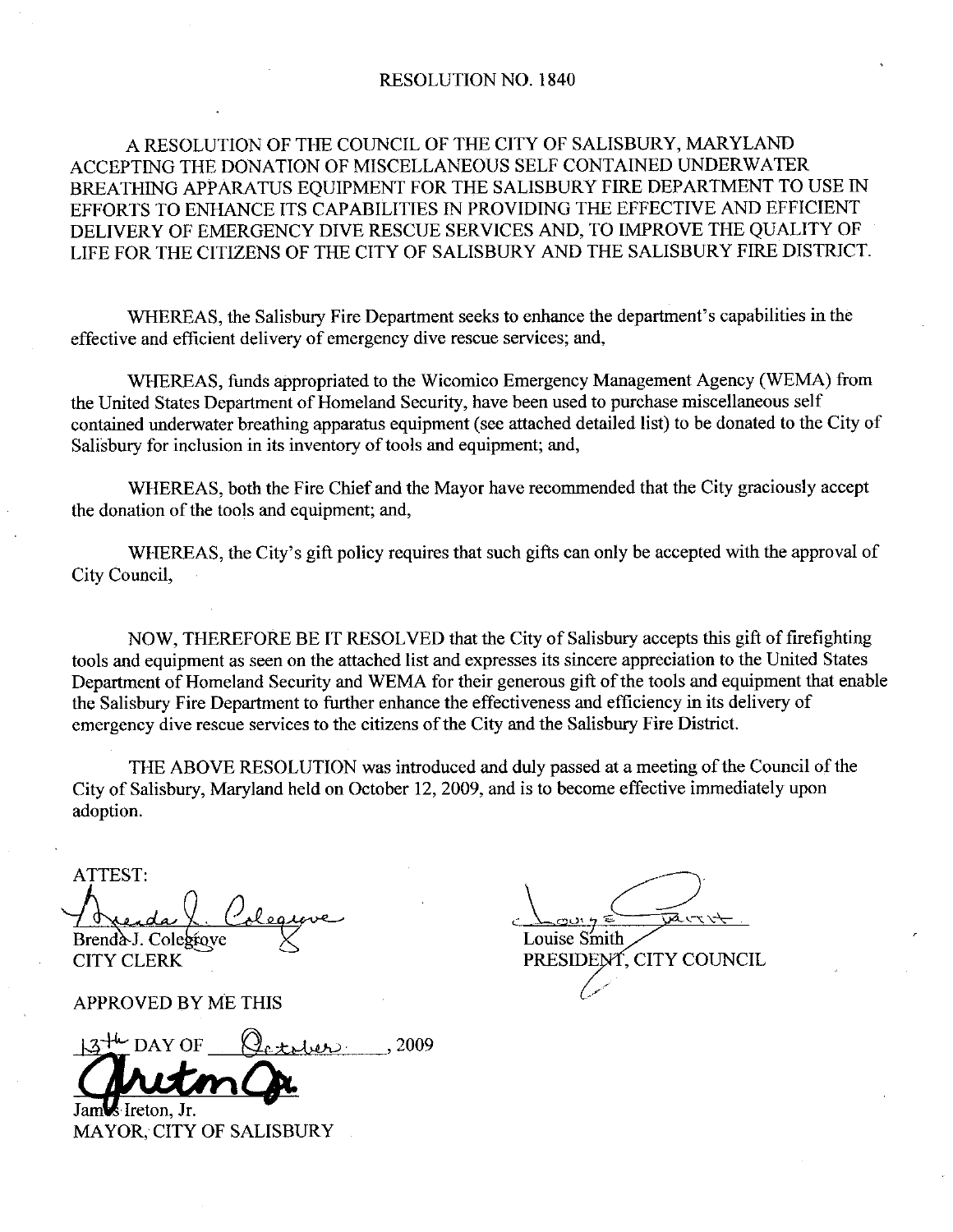## Fire Department

## **City of Salisbury**

**Departmental** 



To: Acting Chief Hoppes From: Lieutenant David A. Insley Executive Officer, Special Operations Date: 9/28/2009

Subject: WEMA Grant

#### Chief

Several Months ago, in a collaborative effort, we were joined by the West Side Volunteer Fire Department in applying for upgraded dive equipment via funds through Wicomico Emergency Management. Today I was informed of our success and in receipt of the following equipment.<br>6(six) Interspiro Full Face SCUBA masks with intergraded communications

2 (two) Communication Boxes (allows communication between tender  $\&$  2 divers)

 $2$  (two) 200 foot lengths of Blue communication rope

2 (two) 200 foot lengths of Yellow communication rope

3 (three) Rope Bags

The approximate cost of the above equipment is  $$14,073.72$  none of which is to be absorbed by the City of Salisbury. The value of the equipment is immeasurable due to the extra protection afforded to our divers. Contact me if I can be of any further assistance in this matter.